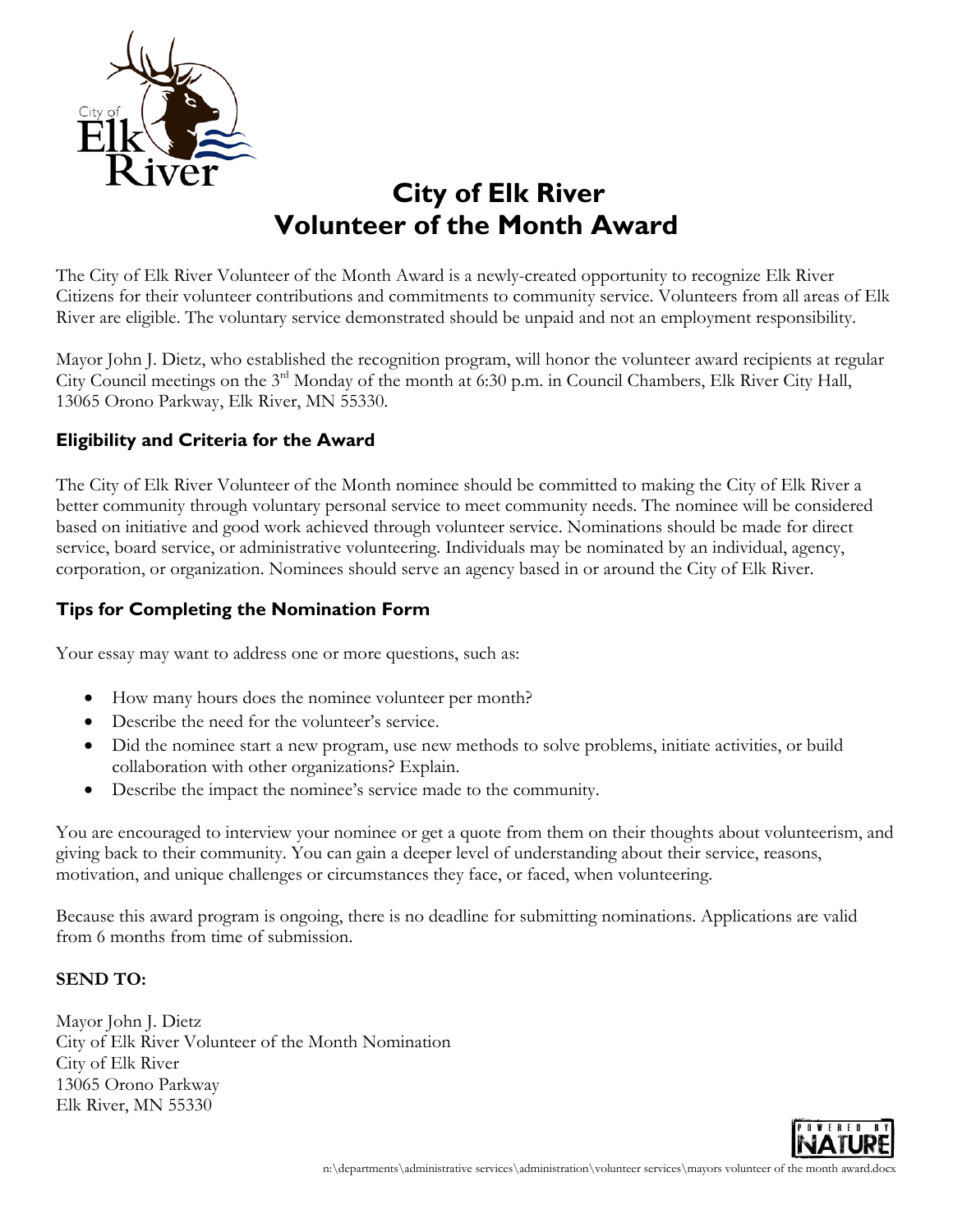# **City of Elk River Volunteer of the Month Award**

Official Nomination Form

| Nominee: Indicate Mr., Mrs., Ms., Miss                                                                                                                                                                                                                                                                                                                                                                              |                                            |  |  |  |
|---------------------------------------------------------------------------------------------------------------------------------------------------------------------------------------------------------------------------------------------------------------------------------------------------------------------------------------------------------------------------------------------------------------------|--------------------------------------------|--|--|--|
|                                                                                                                                                                                                                                                                                                                                                                                                                     |                                            |  |  |  |
|                                                                                                                                                                                                                                                                                                                                                                                                                     |                                            |  |  |  |
|                                                                                                                                                                                                                                                                                                                                                                                                                     |                                            |  |  |  |
|                                                                                                                                                                                                                                                                                                                                                                                                                     |                                            |  |  |  |
|                                                                                                                                                                                                                                                                                                                                                                                                                     |                                            |  |  |  |
| Please check the appropriate age classification for your nominee:                                                                                                                                                                                                                                                                                                                                                   |                                            |  |  |  |
| $\Box$ Youth (18 and under)                                                                                                                                                                                                                                                                                                                                                                                         | $\Box$ Young Adult (19-25)<br>$\Box$ Adult |  |  |  |
| $\Box$ Senior (55 and over)                                                                                                                                                                                                                                                                                                                                                                                         | $\Box$ Group                               |  |  |  |
| Verification: To qualify, the nominee must have one reference who may be contacted to verify the scope and extent<br>of the nominee's activities. Reference should be a person familiar with the community service activities for which<br>the nomination is made and should not include either the nominee or any persons related to the nominee. The<br>reference below must be someone other than the nominator. |                                            |  |  |  |
| Reference:                                                                                                                                                                                                                                                                                                                                                                                                          |                                            |  |  |  |
|                                                                                                                                                                                                                                                                                                                                                                                                                     |                                            |  |  |  |
|                                                                                                                                                                                                                                                                                                                                                                                                                     |                                            |  |  |  |
|                                                                                                                                                                                                                                                                                                                                                                                                                     |                                            |  |  |  |
|                                                                                                                                                                                                                                                                                                                                                                                                                     |                                            |  |  |  |
|                                                                                                                                                                                                                                                                                                                                                                                                                     |                                            |  |  |  |
| Nominator:                                                                                                                                                                                                                                                                                                                                                                                                          |                                            |  |  |  |
|                                                                                                                                                                                                                                                                                                                                                                                                                     |                                            |  |  |  |
|                                                                                                                                                                                                                                                                                                                                                                                                                     |                                            |  |  |  |
|                                                                                                                                                                                                                                                                                                                                                                                                                     |                                            |  |  |  |
|                                                                                                                                                                                                                                                                                                                                                                                                                     |                                            |  |  |  |
|                                                                                                                                                                                                                                                                                                                                                                                                                     |                                            |  |  |  |
|                                                                                                                                                                                                                                                                                                                                                                                                                     |                                            |  |  |  |

n:\departments\administrative services\administration\volunteer services\mayors volunteer of the month award.docx